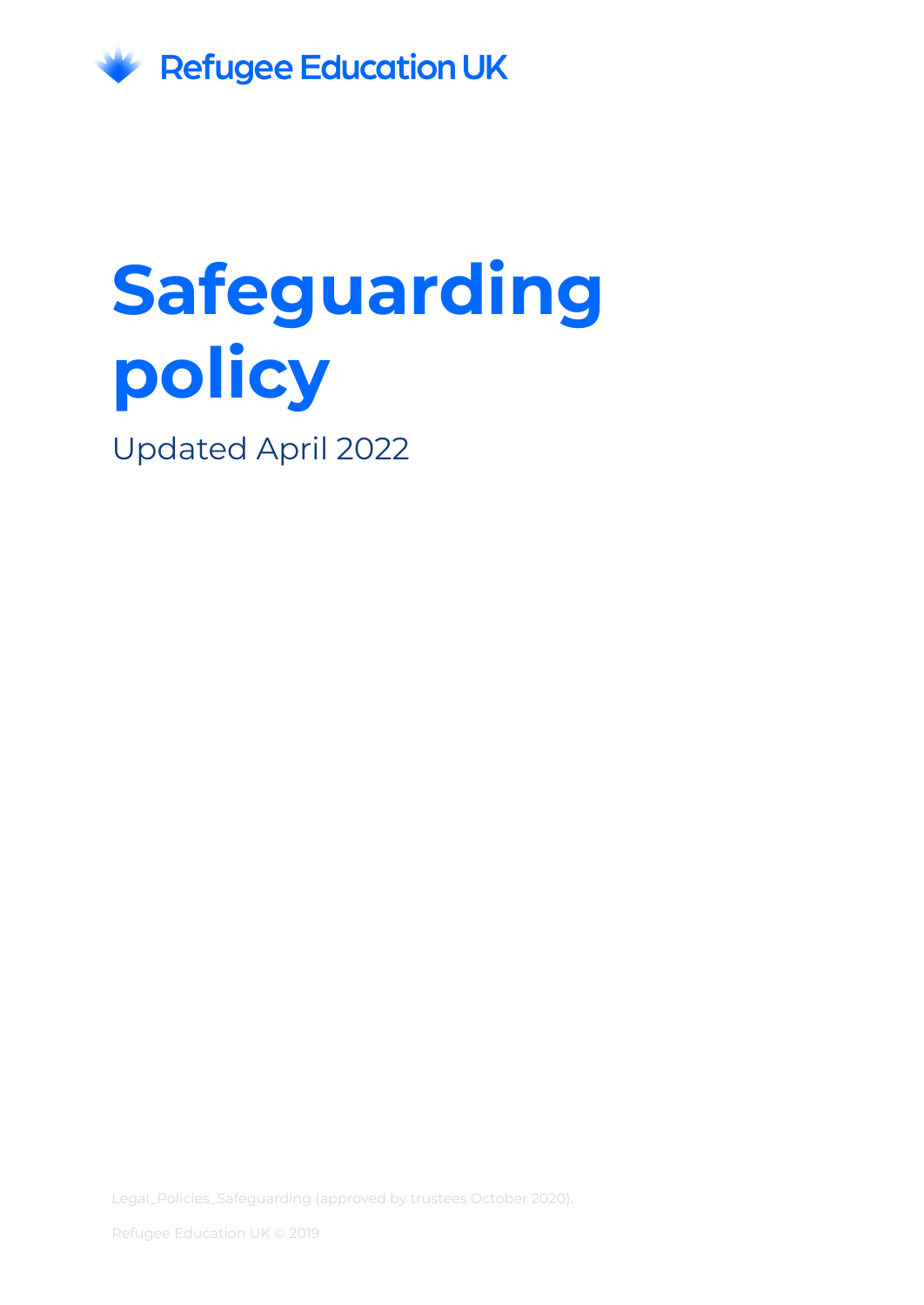### **1. Purpose and scope**

REUK runs a number of services involving children and young people working 1:1 and in groups with staff and volunteers, including mentoring, casework, advice, guidance and support programmes, workshops and social activities, and research including interviews and focus group discussions.

This policy is a statement of our commitment to ensure that those benefiting from, or working with, Refugee Education UK (REUK), are not harmed in any way through contact with it. This specifically includes protecting children and young people who participate in REUK's services or activities. The principles set out here will be implemented in all services and activities involving children and/or young people.

All trustees, staff and volunteers are responsible for working in line with this policy by following the procedures set out in REUK's:

- Child Protection Procedures
- Over 18s Protection Procedures
- Safer Recruitment Policy
- **•** Privacy Policy
- **Health and Safety Policy**
- **Data Protection Practice Guide**
- **•** Whistleblowing Policy
- Responding to Abuse policy

All these documents are reviewed regularly and are either published on our website or available on request.

### **2. Reference frameworks**

This policy has been drawn up on the basis of law and guidance that seeks to protect children and young people, as listed in the appendix.

# **3. Definitions**

**Abuse** means the physical, verbal, psychological or emotional mistreatment of another person. It may include single or repeated acts; be physical, verbal, psychological or emotional; be an act of neglect or an omission to act; be intentional or unintentional (and can result from lack of knowledge); or occur when a child or young person is persuaded to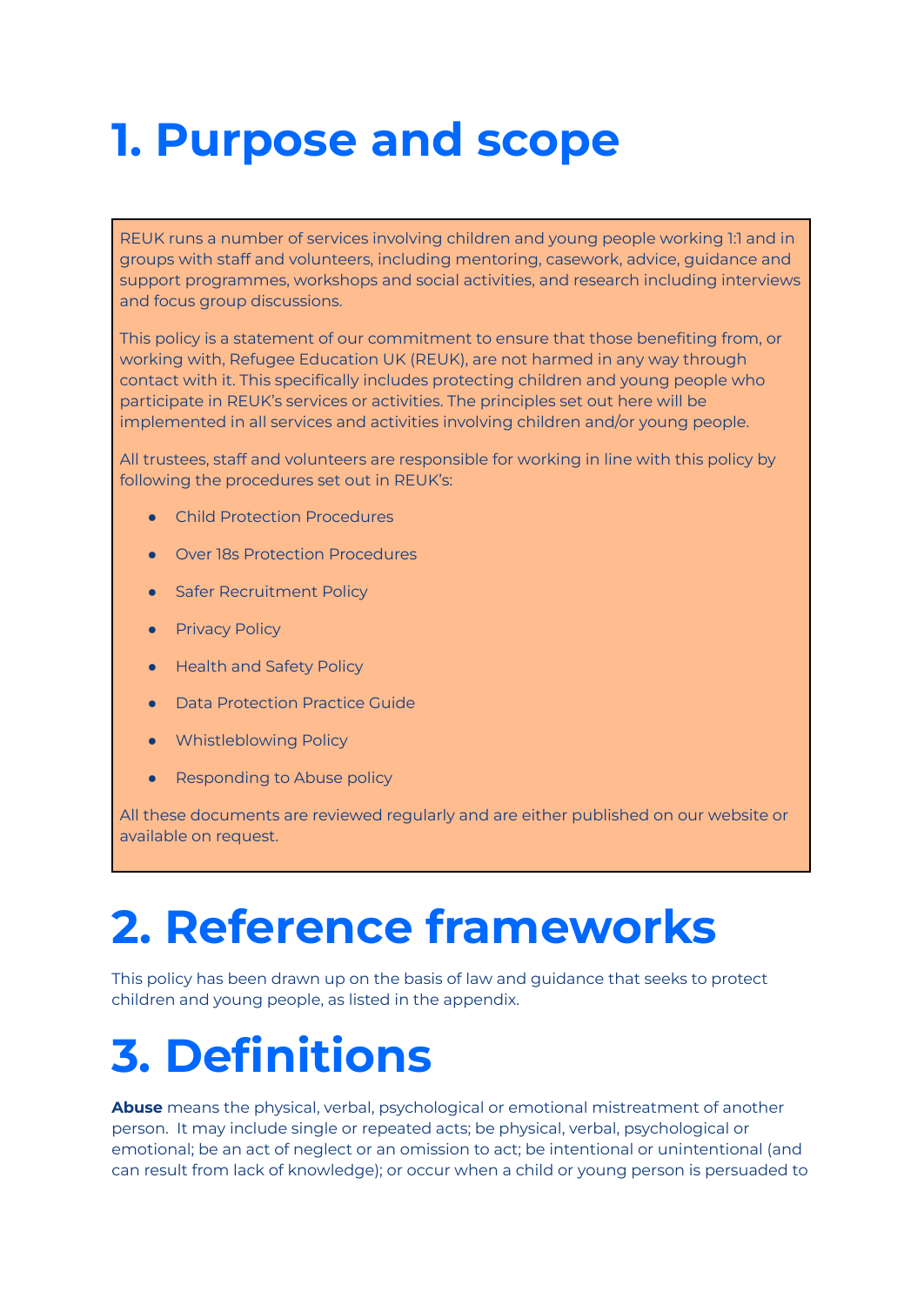enter into a financial arrangement or relationship to which they have not, or could not have, consented.

**Child abuse** means the physical, verbal, psychological or emotional mistreatment of a child. Descriptions of different forms of child abuse can be found in REUK's Child Protection Procedures which set out how this policy's commitments are outworked in practice.

**Child** means anyone up to the age of 18 years. This term may include particularly vulnerable groups including Looked After Children (LAC), refugees, asylum seekers and survivors of trafficking.

**Safeguarding** means ensuring that those benefiting from, or working with, a charity, are not harmed in any way through contact with it.

**Staff** means any and all paid employees of REUK.

**Trustee** means any person on the board of trustees of REUK.

**Volunteer** means any person who donates time and/or services to REUK.

**Young person** means anyone up to the age of 25 years and may include particularly vulnerable groups including care leavers, refugees, asylum seekers and survivors of trafficking. (Occasionally REUK supports young people over the age of 25; this policy and the processes outlined in our adult protection procedures will apply to any young people who use our services, including those over 25.)

#### **4. Our commitments**

#### **To keep children and young people safe, REUK:**

- takes a holistic approach to safeguarding which includes the promotion of wellbeing in addition to the prevention of harm;
- recognises that the welfare of a child and/or young person is paramount and has priority over all other interests;
- respects the rights, wishes and feelings of children and/or young people, ensuring that they are listened to and respecting the rights of young adults (over 18s) to retain personal choice about how they will respond to being abused or the risk of abuse, subject to our legal responsibilities;
- works in partnership with children, young people and their parents, carers, families and supporting professionals to promote their welfare;
- acknowledges that some children and/or young people are additionally vulnerable, including the particular group of children and young people that we support, because of the impact of previous experiences, their level of dependency, communication needs, immigration status or other issues;
- aims to develop the ability of children and/or young people to communicate themselves by building their self-esteem, confidence and language skills; and
- works together with other agencies, including social care services, the independent Local Authority Designated Officer (LADO) and any other agency that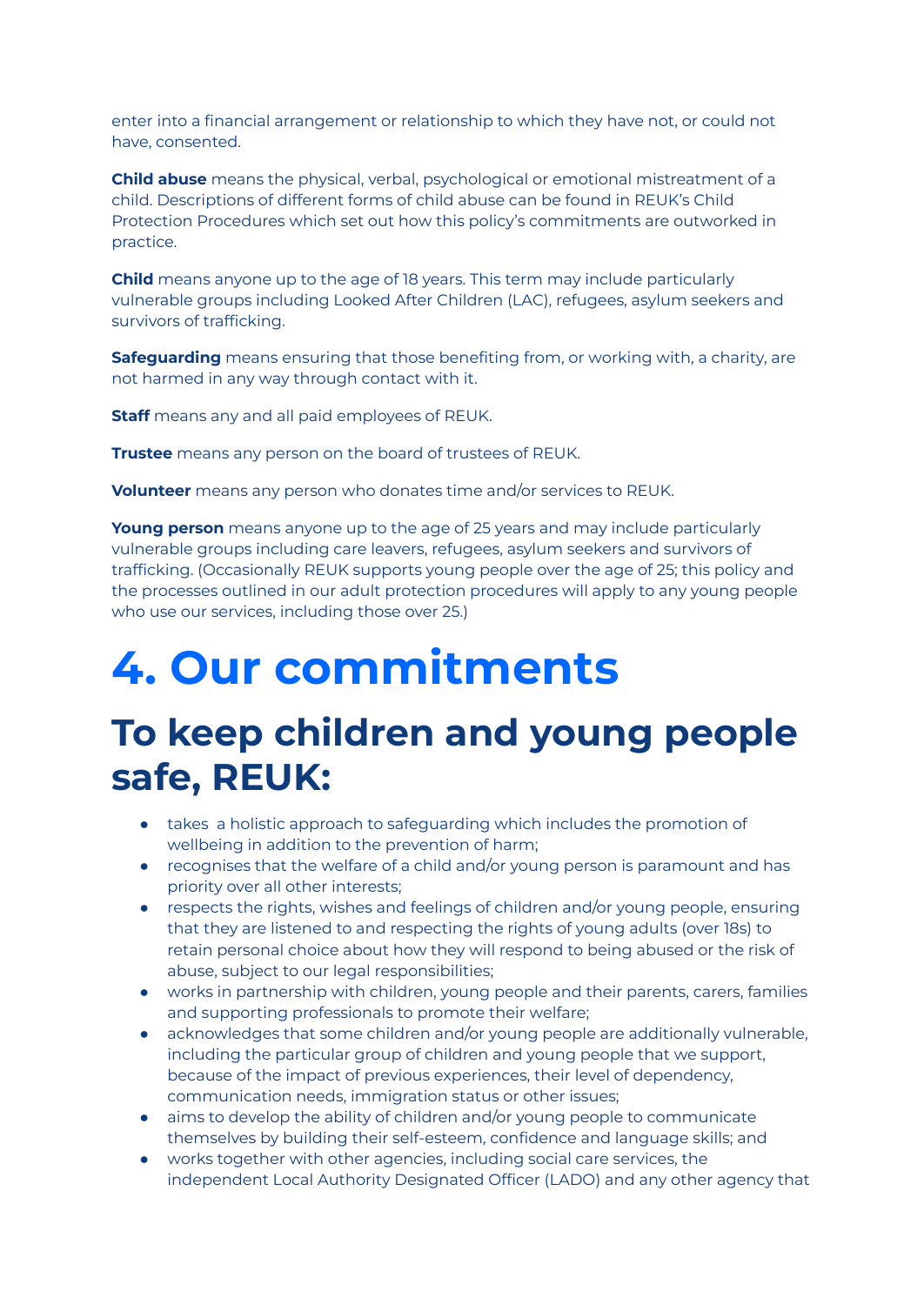may be involved with a child and/or young person, in the prevention, identification, investigation and treatment of alleged, suspected or confirmed abuse.

#### **To keep children, young people, staff and volunteers safe, REUK:**

- recognises that all people without exception have the right to protection from abuse regardless of age, gender, ethnicity, disability, sexuality, beliefs, sexual orientation or immigration status and all other personal characteristics, as set out in our Equal Opportunities policy;
- acknowledges that we have a duty not only to protect children and/or young people from abuse, but also to protect staff and volunteers from situations that may lead to an allegation of abuse;
- supports staff and volunteers in the recognition and reporting of safeguarding issues by providing access to appropriate training, supervision and support;
- commits to the safe recruitment, selection and vetting of trustees, staff and volunteers;
- provides a safe physical environment by applying health and safety measures and carrying out risk assessments;
- records and stores information professionally and securely;
- embeds a culture of safeguarding awareness and openness across our organisation through regular discussion of safeguarding good practice, frequent supervision and the dissemination of good practice and changes in policy and legislation throughout the organisation.

Further details of what these commitments look like in practice can be found in the policy and procedure documents listed in section 1. These include information about how REUK has adapted its practices to work safely in the light of COVID-19.

#### **5. Key people**

Any questions about REUK's safeguarding should be directed, in the first instance, to [safeguarding@reuk.org](mailto:safeguarding@refugeesupportnetwork.org) or to the Safeguarding Lead and Deputy Lead.

| <b>Safeguarding Lead</b>               | <b>Deputy Safeguarding</b><br>Lead                      | <b>Lead Safeguarding</b><br><b>Trustee</b> |
|----------------------------------------|---------------------------------------------------------|--------------------------------------------|
| Emily Bowerman (Head of<br>Programmes) | Andrew Cooper (Head of<br><b>Educational Mentoring)</b> | Joy Johnston                               |
| +44 7481 915 870                       | +44 7858 179 842                                        | +44 7894 544 871                           |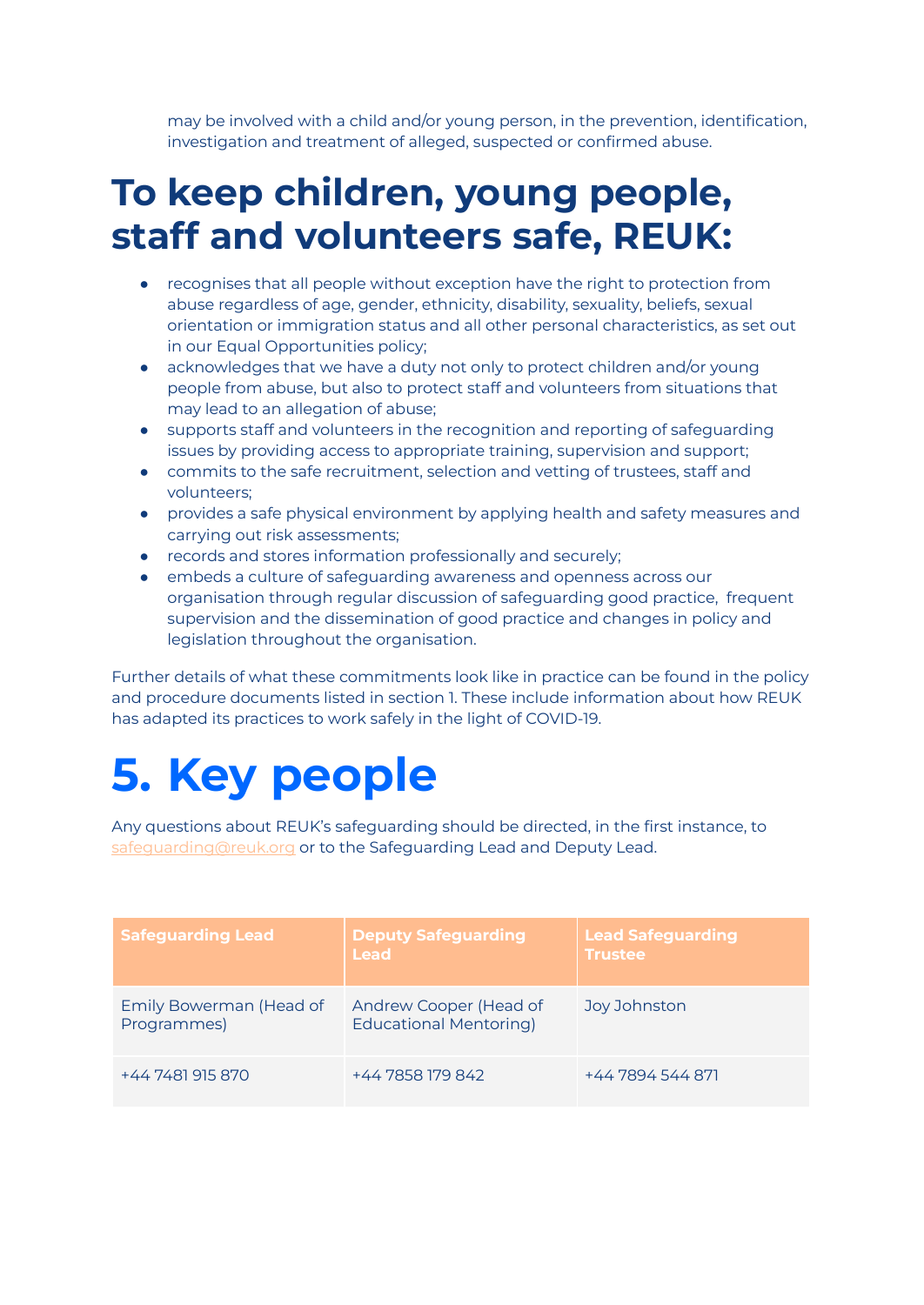### **6. Recruitment and Disclosure and Barring Service (DBS) checks**

All trustees, staff and volunteers are subject to enhanced DBS checks (as permitted by law) and references. Where applicable, overseas criminal records checks may also be conducted. DBS checks will be updated every 3 years.

All recruitment follows the procedures set out in REUK's Safer Recruitment Policy, which requires, amongst other steps, face-to-face interviews and two references for prospective staff or volunteers.

# **7. Training**

Trustees, staff and volunteers should have appropriate training, at different levels and frequency depending on particular individual roles.

#### **All staff, volunteers and trustees:**

- REUK's Safeguarding Policy, Child Protection Procedures and Over 18 Protection Procedures
- REUK's internal staff training or the relevant section of the new volunteer training which explains REUK's policies and procedures and addresses any questions raised

#### **All staff and Lead Safeguarding Trustee:**

- A generalist safeguarding course (including training in recognising symptoms of abuse), such as Thirtyone:eight's 'Facing the Unthinkable' training and those offered by the relevant Local Safeguarding Children's Board
- E-learning training on Prevent
- Refresher training every three years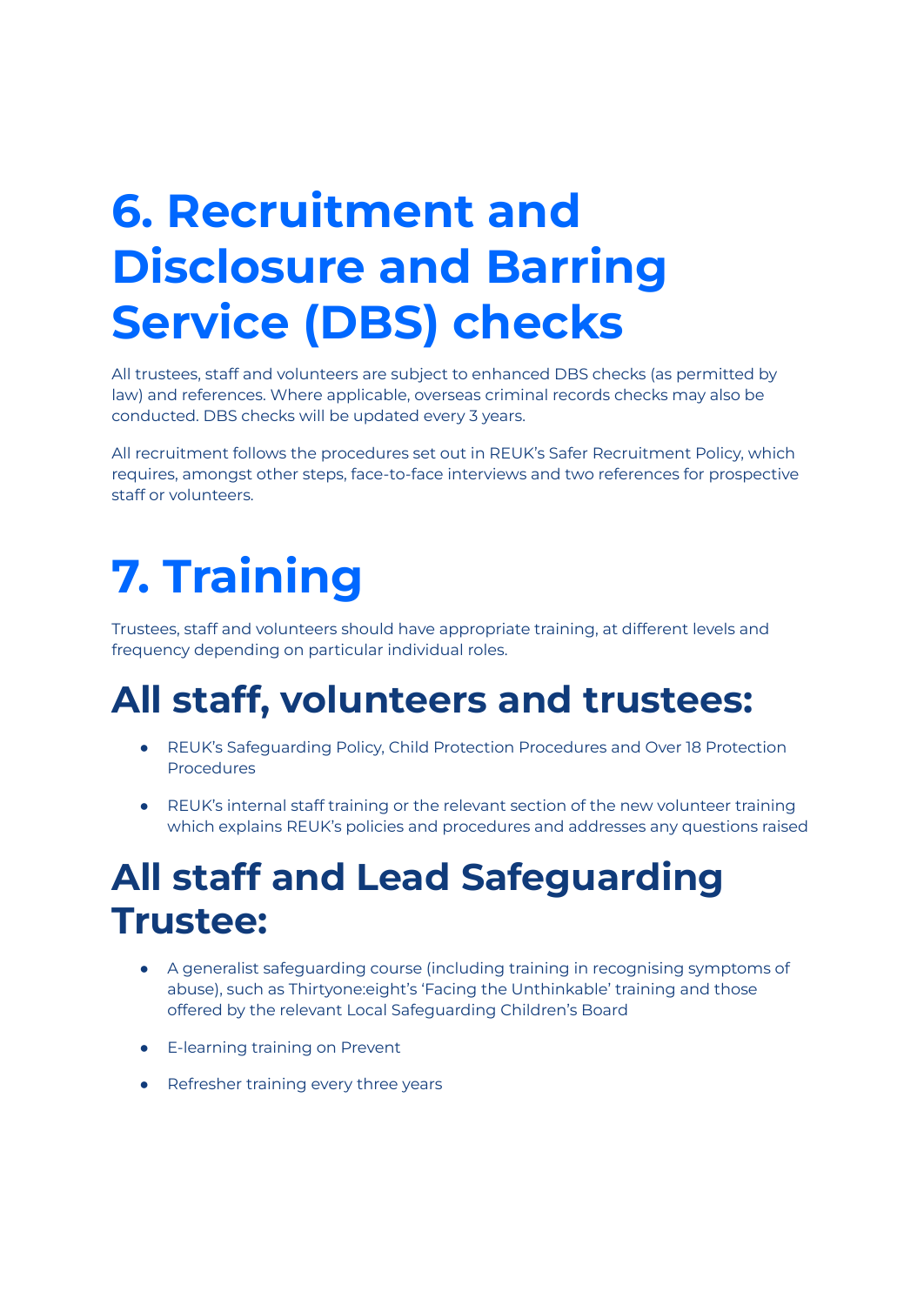#### **Designated Safeguarding Officers:**

- Inter-agency procedures
- Legal responsibilities
- Refresher training every two years

## **8. Policy monitoring and review**

This policy is approved and endorsed by the board of trustees. It is reviewed on a yearly basis, or more frequently if the relevant legislation changes or the activities of REUK change significantly.

| <b>Date of last trustee</b><br>review | May 2022   |
|---------------------------------------|------------|
| Date of next review                   | April 2024 |